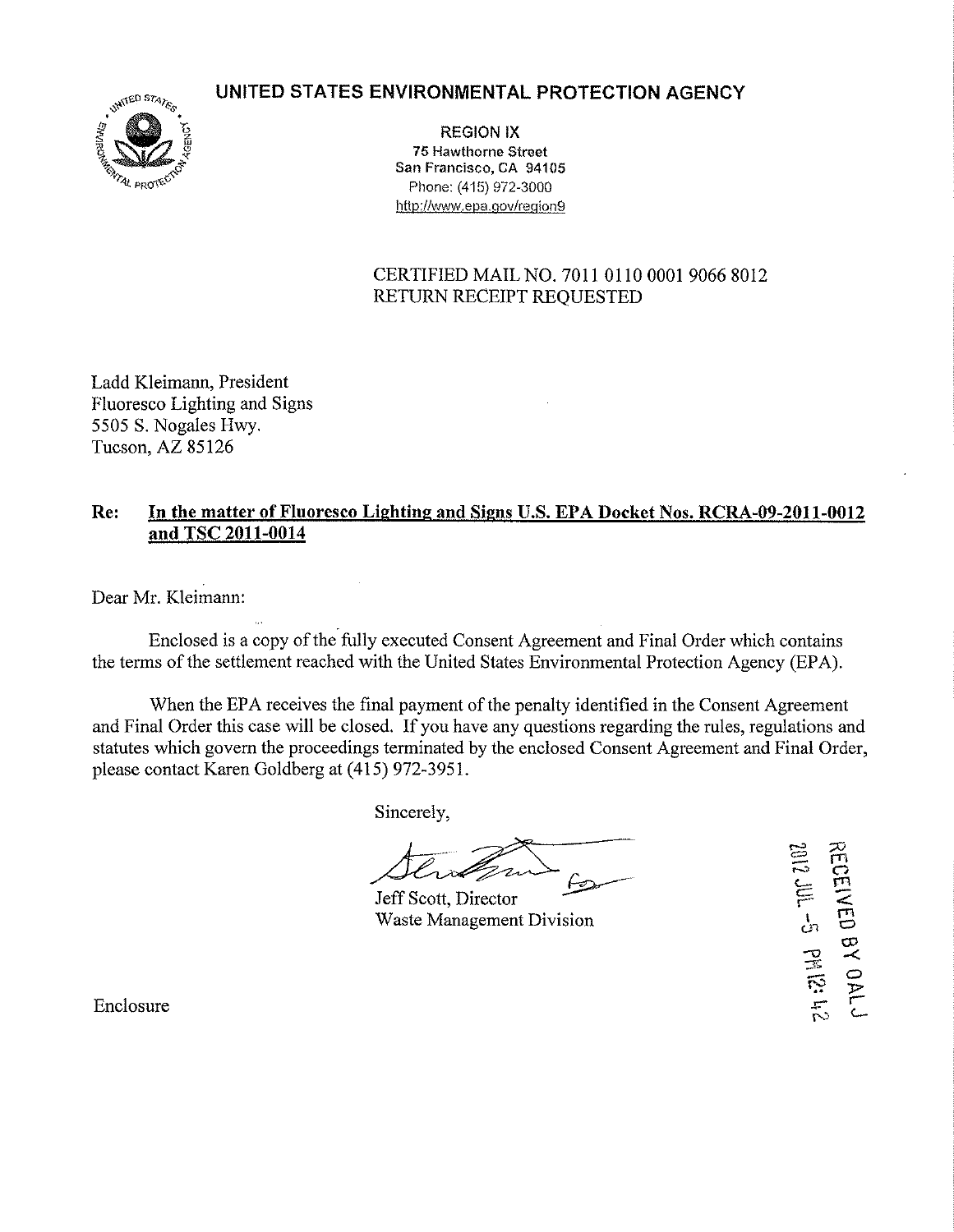## UNITED STATES ENVIRONMENTAL PROTECTION AGENCY REGION IX

) ) ) ) ) ) ) )

In the Matter of

**Fluoresco Lighting and Signs** 

EPA ID No. AZR000045757,

Respondent.

U.S. EPA Docket No. RCRA 09-2011-0012 TSCA 09-2011-0014

ARCOLLES OF CALLS

CONSENT AGREEMENT AND FINAL ORDER

# CONSENT AGREEMENT

Complainant, the Director of the Waste Management Division, United States Environmental Protection Agency, Region IX ("EPA"), and Respondent, Fluoresco Lighting and Signs, seek to settle this matter initiated against Respondent under the Solid Waste Disposal Act, as amended, commonly referred to as the Resource Conservation and Recovery Act ("RCRA"), 42 U.S.C. §§ 6901 *et* seq.and the Toxic Substances Control Act, ("TSCA"), 15 U.S.C. §§ 2601 *et seq.,* and consent to the entry of this Consent Agreement and Final Order ("CAFO").

## A. AUTHORITY

1. This civil administrative enforcement action was instituted pursuant to Section 3008(a)(l) ofRCRA, 42 U.S.C. §6928(a)(l), Section 16(a) ofTSCA, 15 U.S.C. §2615(a), and the Consolidated Rules of Practice Governing the Administrative Assessment of Civil Penalties and the Revocation, Termination or Suspension of Permits, at 40 CFR Part 22. EPA instituted this action by service of a Determination of Violation, Compliance Order, and Notice of Right to Request a Hearing ("Complaint") to Respondent. The Complaint alleges that Respondent violated Sections 3001 *et seq.* ofRCRA, 42 U.S.C. §§ 6921 *et seq.,* implementing regulations at 40 CFR Parts 262, 265, and 270, and state regulations adopted pursuant to the federally authorized Arizona hazardous waste management program, as set forth in detail in Section I.C. of the Complaint, and Section 15 of TSCA, 15 U.S.C. § 2614, and implementing regulations governing polychlorinated biphenyls ("PCBs") at 40 CFR Part 761, at the facility operated by Respondent at 5505 S. Nogales llwy. in Tucson, Arizona 85706 ("the Facility").

# B. ADMISSIONS AND WAIVER OF RIGHTS

2. For the purposes of this proceeding, Respondent admits that EPA has jurisdiction over the subject matters set forth in the Complaint and over Respondent. Respondent consents to and agrees not to contest EPA's jurisdiction and authority to enter into and issue this CAFO and to enforce its terms. Further, Respondent will not contest EPA's jurisdiction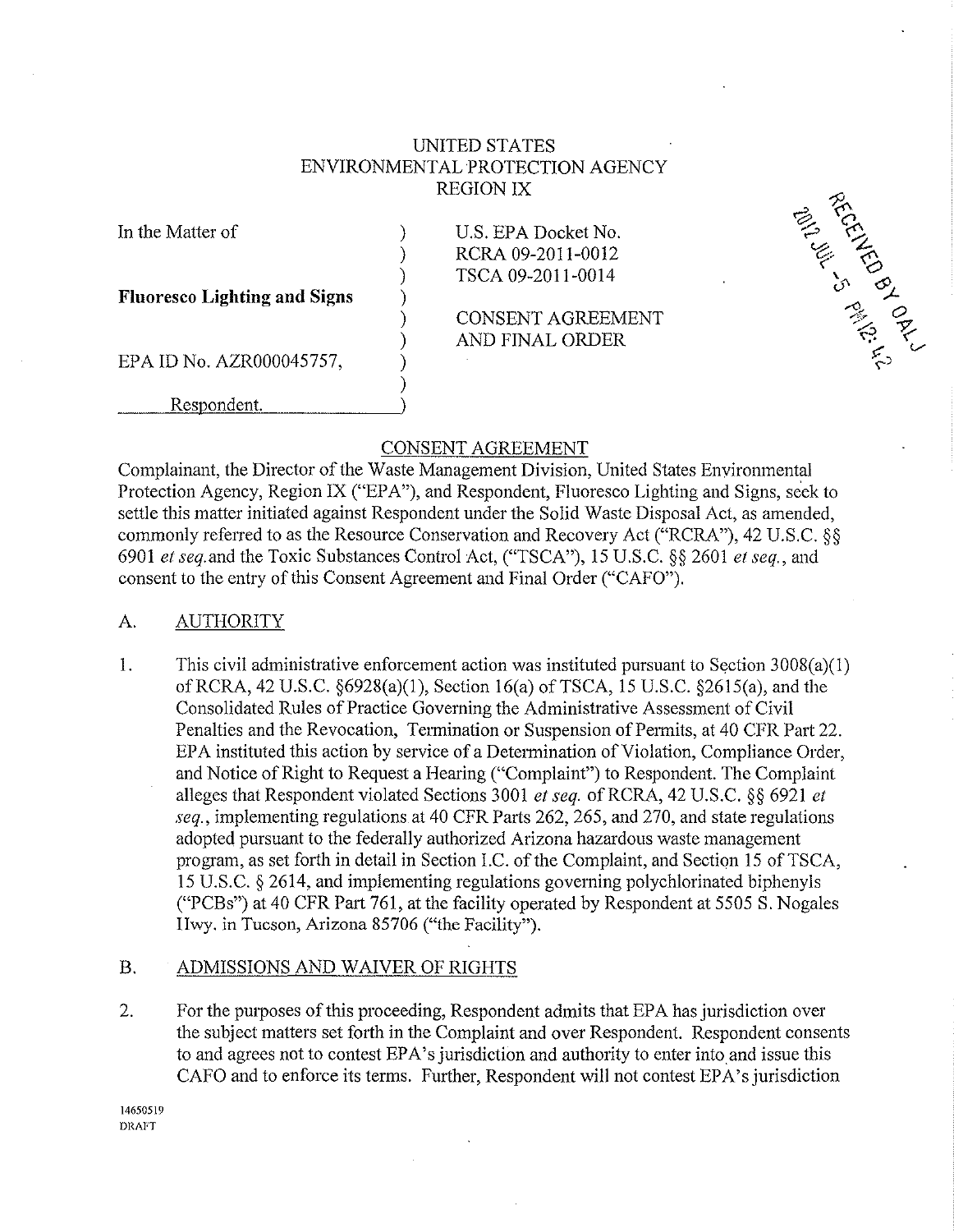and authority to compel compliance with this CAPO in any enforcement proceedings, either administrative or judicial, or to impose sanctions for violations of this CAPO as provided herein.

3. For purposes of this proceeding, Respondent neither admits nor denies any allegations of fact set forth in the Complaint. Respondent hereby waives any right Respondent may have to a hearing to contest any issue relating to the factual allegations or legal conclusions set forth in the Complaint, including without limitation a hearing pursuant to Section 3008(b) of RCRA, 42 U.S.C.  $\S$  6928(b), or Section 16(a)(2)(A) of TSCA, 16 U.S.C.  $\S$  2615(a)(2)(A). Respondent hereby consents to the issuance of this CAFO without adjudication and waives the right to appeal the final order contained in this CAPO.

### C. PARTIES BOUND

- 4. This CAPO shall apply to and be binding upon Respondent and its agents, successors and assigns, and upon all persons acting under or for Respondent, until such time as the civil penalty required under Section D has been paid and any stipulated penalties have been resolved. At such time as those matters are concluded, this CAPO shall terminate and constitute full settlement and satisfaction of all claims and violations alleged in the Complaint.
- 5. No change in ownership or corporate, partnership or legal status relating to the Facility will in any way alter Respondent's obligations and responsibilities under this CAPO.
- 6. Until termination of this CAPO, Respondent shall give notice of this CAPO to any successor in interest prior to transfer of ownership or operation of Facility and shall notify EPA no later than one month after such transfer.
- 7. The undersigned representative of Respondent hereby certifies that he or she is fully authorized by Respondent to enter into this CAPO and to execute and legally bind Respondent to this CAPO.
- D. PAYMENT OF CIVIL PENALTY
- 8. Respondent consents to the assessment of and agrees to pay a civil penalty of SIX THOUSAND DOLLARS (\$6,000.00) in full settlement of the civil penalty claims alleged in the Complaint.
- 9. The aforesaid settlement amount was based upon EPA's consideration of the statutory factors of the seriousness of Respondent's violations and any good faith efforts by Respondent to comply with all applicable requirements as provided in RCRA Section 3008(a)(3), 42 U.S.C. § 6928(a)(3), and TSCA Sections 14 and 15(a), 15 U.S.C. §§

 $\mathfrak{D}$ Consent Agreement and Final Order in the Matter of Fluoresce Lighting and Signs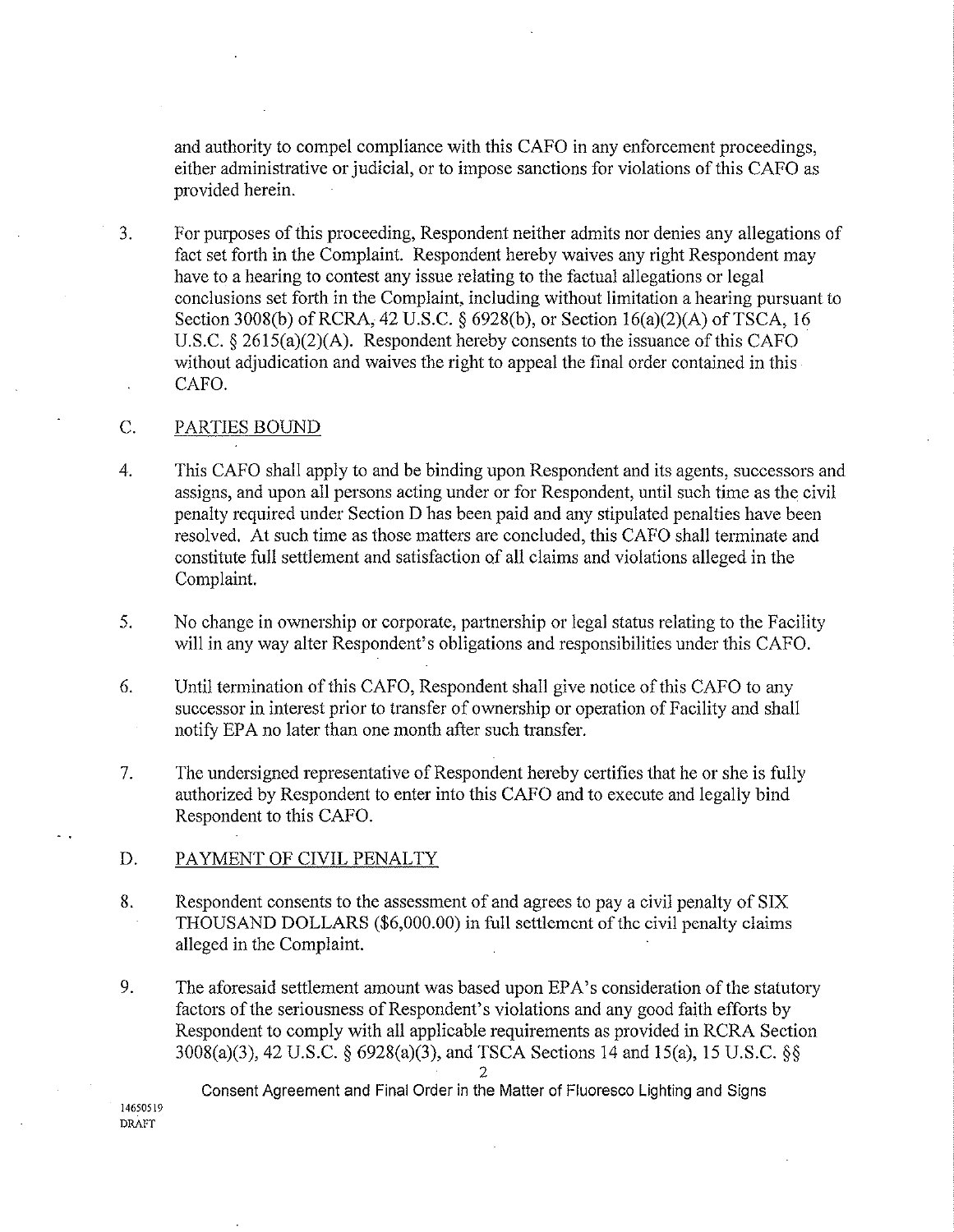2614, 2615(a) and in accordance with the applicable provisions of the "June 2003 RCRA Civil Penalty Policy", the "Apri19, 1990 TSCA Civil Penalty Policy," and "Guidance on Determining a Violator's Ability to Pay a Civil Penalty" (December 16, 1986). Section 3008(g) ofRCRA, 42 U.S.C. § 6928(g), and Section 16(a) ofTSCA, 15 U.S.C. § 2615(a), as adjusted by the Debt Collection Improvement Act of 1996, *see* 61 Fed. Reg. 69360 (Dec. 31, 1996), 69 Fed. Reg. 7121 (Feb. 13, 2004) and 73 Fed. Reg. 75340 (Dec. 11, 2008), authorize a civil penalty of up to THIRTY-SEVEN THOUSAND, FIVE HUNDRED DOLLARS (\$37,500) per day for violations of Subtitle C ofRCRA, 42 U.S.C. § 6921 *et seq.,* occurring after January 12, 2009.

10. Respondent shall submit payment of the SIX THOUSAND DOLLARS (\$6,000.00) civil penalty within thirty (30) days of the effective date of this CAFO. Payment shall be made by remitting a certified or cashier's check, including the name and docket number of this case, for the full amount, payable to "Treasurer, United States of America," (or be paid by one of the other methods listed below) and sent as follows:

Regular Mail: U.S. Environmental Protection Agency Fines and Penalties Cincinnati Finance Center PO Box 979077 St. Louis, MO 63197-9000

Wire Transfers:

Wire transfers must be sent directly to the Federal Reserve Bank in New York City with the following information: Federal Reserve Bank of New York  $ABA = 021030004$  $Account = 68010727$ SWIFT address= FRNYUS33 33 Liberty Street New York, NY 10045 Field Tag 4200 of the Fedwire message should read "D 68010727 Environmental Protection Agency"

Overnight Mail: U.S. Bank 1005 Convention Plaza Mail Station SL-MO-C2GL ATTN Box 979077 St. Louis, MO 63101

ACH (also known as REX or remittance express):

3

Consent Agreement and Final Order in the Matter of Fluoresce Lighting and· Signs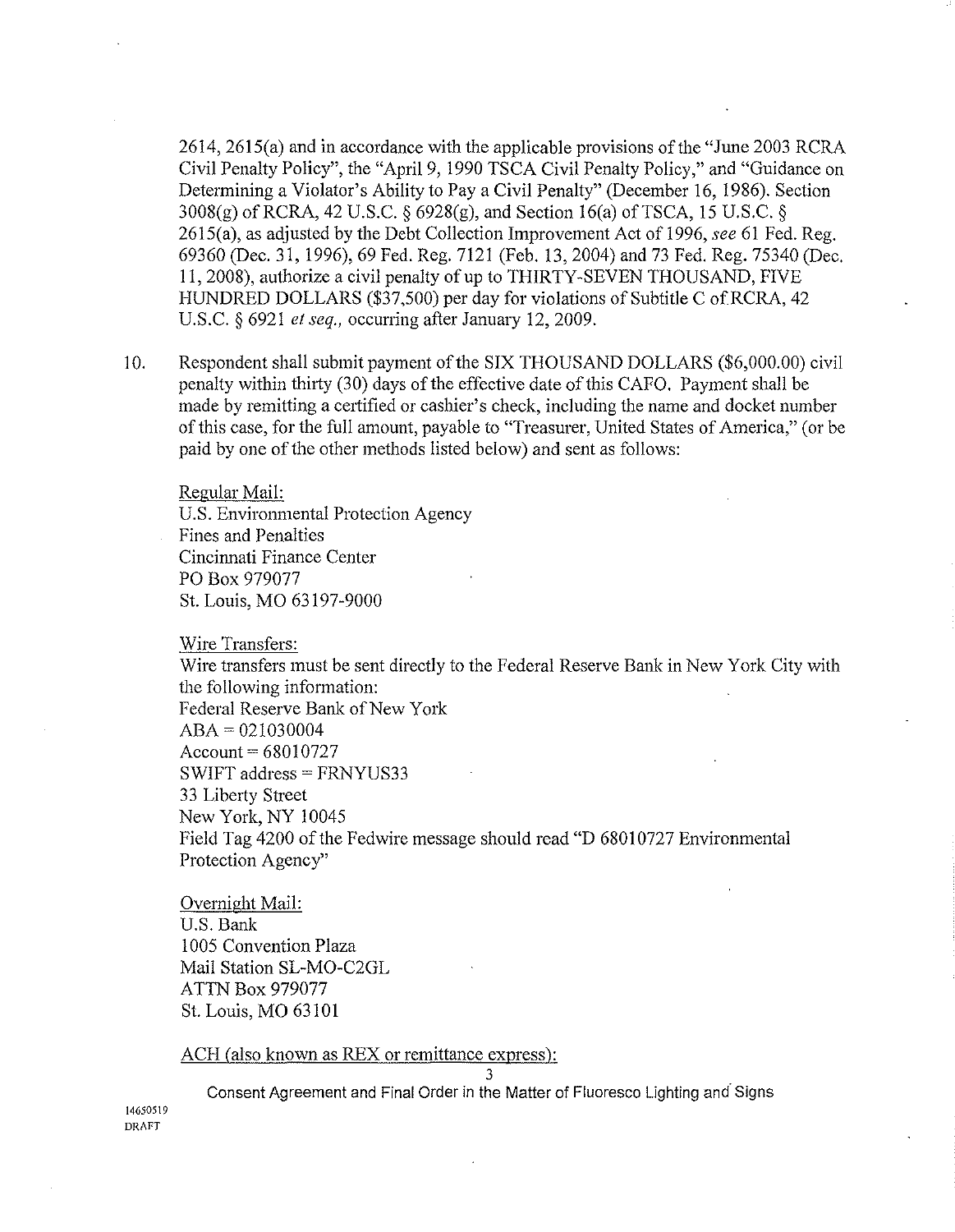Automated Clearinghouse (ACH) for receiving US currency PNC Bank  $808\;17^{\text{th}}$ . Street, NW Washington, DC 20074  $ABA = 051036706$ Transaction Code 22- checking Environmental Protection Agency Account 31 006 CTX Format

On Line Payment: This payment option can be accessed from the information below:. www.pay.gov Enter "sfo1.1" in the search field Open form and complete required fields

### **If clarification regarding a particular method of payment remittance is needed, contact the EPA Cincinnati Finance Center at 513-487-2091.**

11. A copy of the check, or notification that the payment has been made by one of the other methods listed above, including proof of the date payment was made, shall be sent with a transmittal letter, indicating Respondent's name, the case title, and docket numbers, to both the following Region IX addresses:

Regional Hearing Clerk (ORC-1) U.S. Environmental Protection Agency- Region IX 75 Hawthorne Street San Francisco, CA 94105

and

Estrella Armijo (WST-3) Waste Management Division U.S. Environmental Protection Agency- Region IX 75 Hawthorne Street San Francisco, CA 94105

12. In accordance with the Debt Collection Act of 1982 and U.S. Treasury directive (TFRM 6-8000), the payment must be received within thirty (30) days of the effective date of this CAFO to avoid additional charges. If payment is not received, interest will accrue on the principal amount due from the deadline at the current rate published by the United States Treasury as described at 40 CFR §13.11. A late penalty charge of\$15.00 will be imposed after thirty (30) calendar days with an additional \$15.00 charge for each

4 Consent Agreement and Final Order in the Matter of Fluoresce Lighting and Signs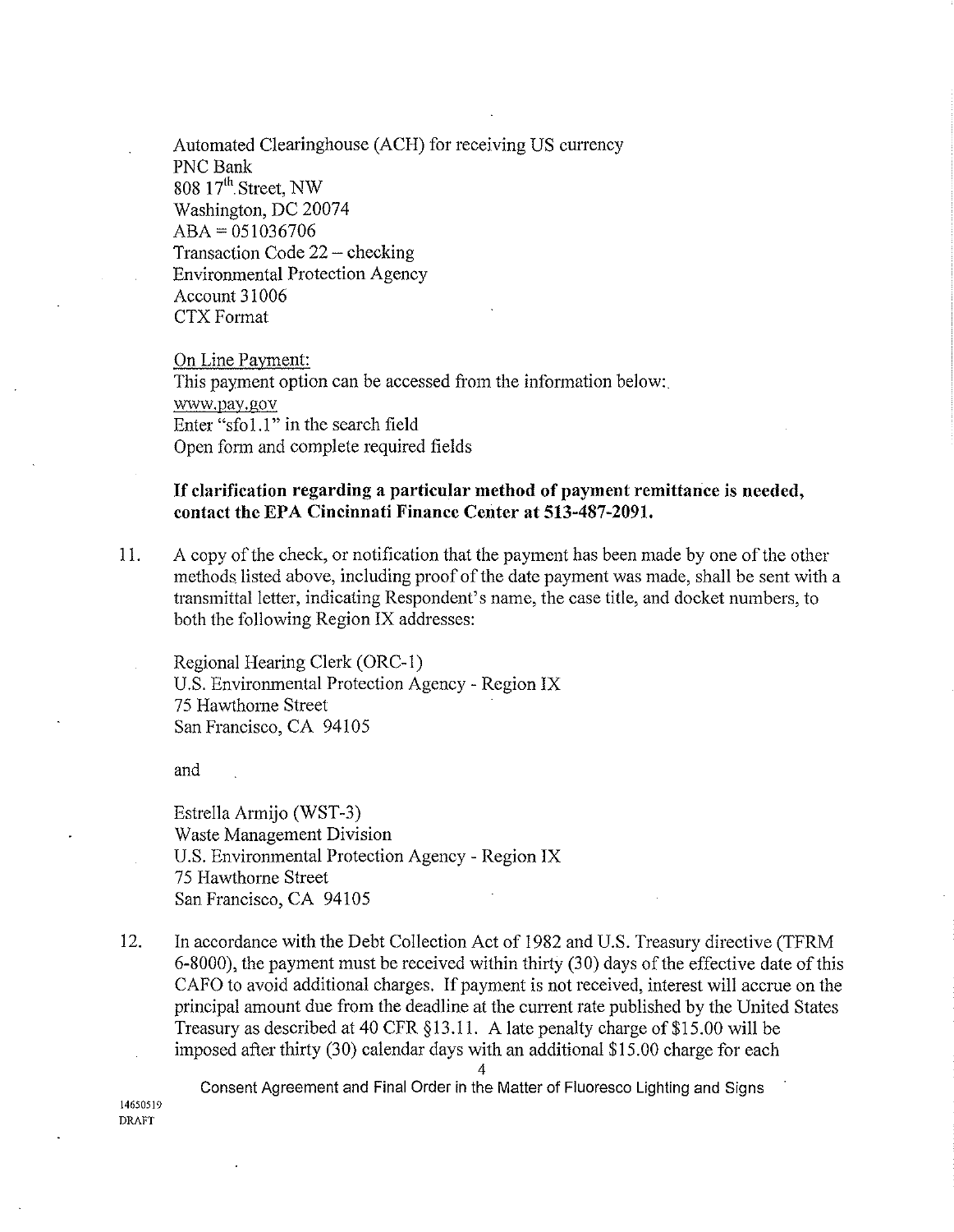subsequent thirty (30) day period. A 6% per annum penalty will further apply on any principal amount not paid within ninety (90) calendar days of the deadline. Respondent will also be liable for stipulated penalties as set forth below for any payment not received by its deadline.

### E. STIPULATED PENALTIES

- 13. In the event Respondent fails to submit payment to EPA by the time required in this CAFO, Respondent shall pay stipulated penalties **up** to FIVE HUNDRED DOLLARS (\$500.00) per day for the first to fifteenth day of delay, up to ONE THOUSAND DOLLARS (\$1,000.00) per day for the sixteenth to thirtieth day of delay, and up to FIFTEEN HUNDRED DOLLARS (\$1,500.00) per day for each day of delay thereafter.
- 14. All stipulated penalties shall begin to accrue on the date that performance is due or a violation occurs, and shall continue to accrue through the final day of correction of the noncompliance or completion of the activity. Nothing herein shall prevent the simultaneous accrual of separate penalties for separate violations.
- 15. All stipulated penalties owed to EPA under this Section shall be due within thirty (30) days of receipt of a written demand by EPA for such penalties. Such demand shall describe the noncompliance and shall indicate the amount of penalties due. Interest at the current rate published by the United States Treasury, as described at 40 C.F.R.  $\S 13.11$ , shall begin to accrue on the unpaid balance at the end of the thirty (30) day period. Unless EPA directs payments pursuant to this CAFO to a different address, any stipulated penalty payment shall be made in accordance with one of the options set forth above under paragraph 10.
- 16. At the time a stipulated penalty payment **in** accordance with the foregoing paragraph is made, a copy of the check or other form of payment or evidence thereof shall be sent to each of the following Region IX addresses:

Regional Hearing Clerk (ORC-1) U.S. Environmental Protection Agency- Region IX 75 Hawthorne Street San Francisco, CA 94105

and

Estrella Armijo (WST-3) Waste Management Division U.S. Environmental Protection Agency- Region IX 75 Hawthorne Street San Francisco, CA 94105

5

**14650519 DRAFT**  Consent Agreement and Final Order in the Matter of Fluoresco Lighting and Signs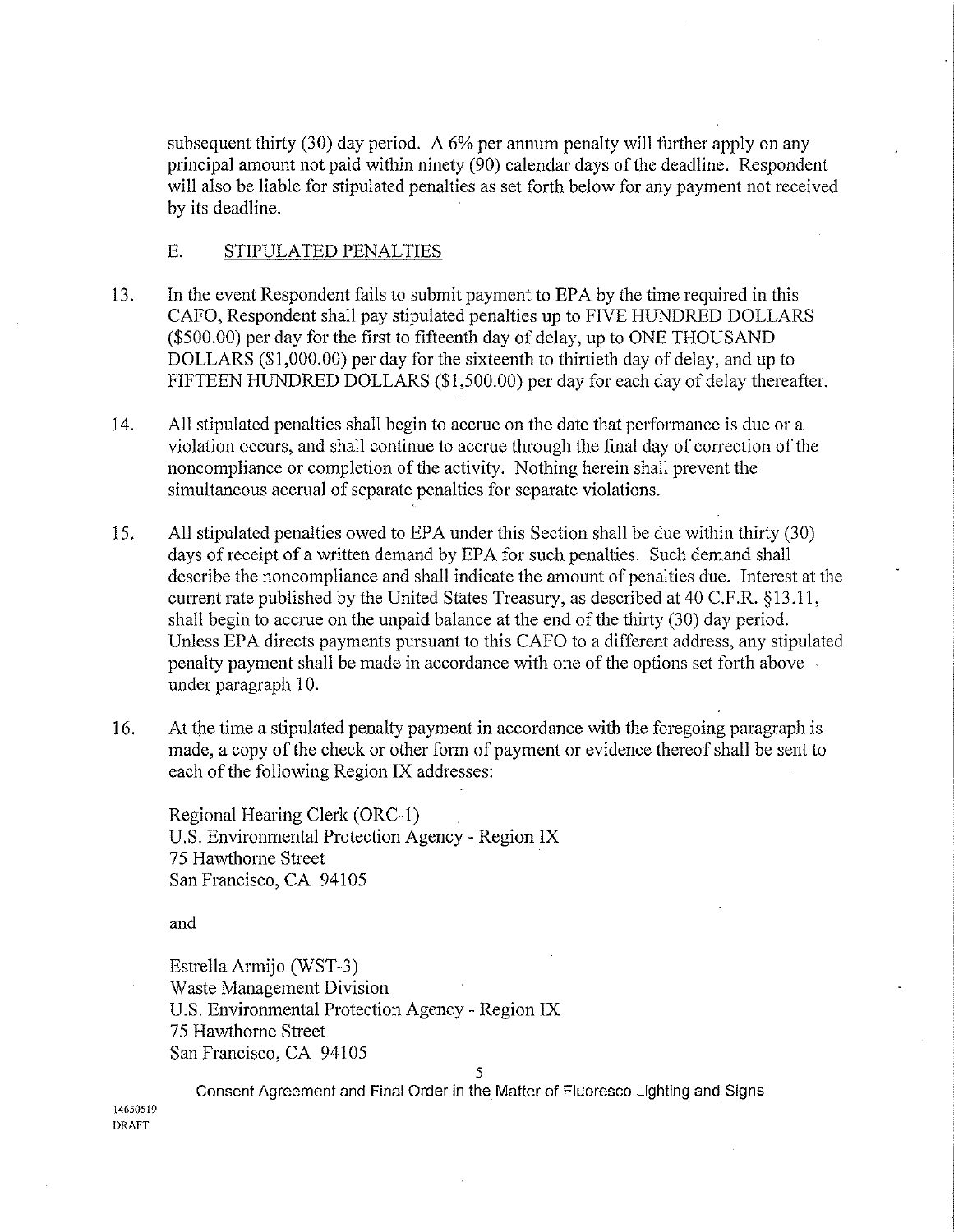- 17. All stipulated penalty payments shall indicate the name of the Facility, EPA identification number of the Facility, Respondent's name and address, and the EPA docket number of this action.
- 18. The payment of stipulated penalties shall not alter in any way Respondent's obligation to complete the performance required hereunder.
- 19. The stipulated penalties set forth in this Section do not preclude EPA from pursuing any other remedies or sanctions which may be available to EPA by reason of Respondent's failure to comply with any of the requirements of this CAFO.
- F. RESERVATION OF RIGHTS

**DRAFT** 

- 20. EPA expressly reserves all rights and defenses that it may have.
- 21. EPA hereby reserves all of its statutory and regulatory powers, authorities, rights and remedies, both legal and equitable, including the right to require that Respondent perform tasks in addition to those required by this CAFO, except as to those civil penalties for the violations and facts alleged herein and in the Complaint. EPA further reserves all of its statutory and regulatory powers, authorities, rights and remedies, both legal and equitable, which may pertain to Respondent's failure to comply with any of the requirements of this CAFO, including without limitation, the assessment of penalties under Section 3008(c) of RCRA, 42 U.S.C. §6928(c). This CAFO shall not be construed as a covenant not to sue, release, waiver or limitation of any rights, remedies, powers or authorities, civil or criminal, which EPA has under RCRA and TSCA (except as to those civil penalties for the violations and facts alleged herein), the Comprehensive Environmental Response, Compensation and Liability Act of 1980, as amended ("CERCLA"), or any other statutory, regulatory or common law enforcement authority of the United States.
- 22. The entry of this CAFO and Respondent's consent to comply shall not limit or otherwise preclude EPA from taking additional enforcement actions should EPA determine that such actions are warranted except as they relate to Respondent's liability for federal civil penalties for the specific alleged violations and facts as set forth in Section C of the Complaint.
- 23. Compliance by Respondent with the terms of this CAFO shall not relieve Respondent of its obligations to comply with applicable local or Arizona laws and regulations.
- 24. This CAFO is not intended to be nor shall it be construed as a permit. This CAFO does not relieve Respondent of any obligation to obtain and comply with any local, Arizona, or federal permits.

6

**14650519**  Consent Agreement and Final Order in the Matter of Fluoresco Lighting and Signs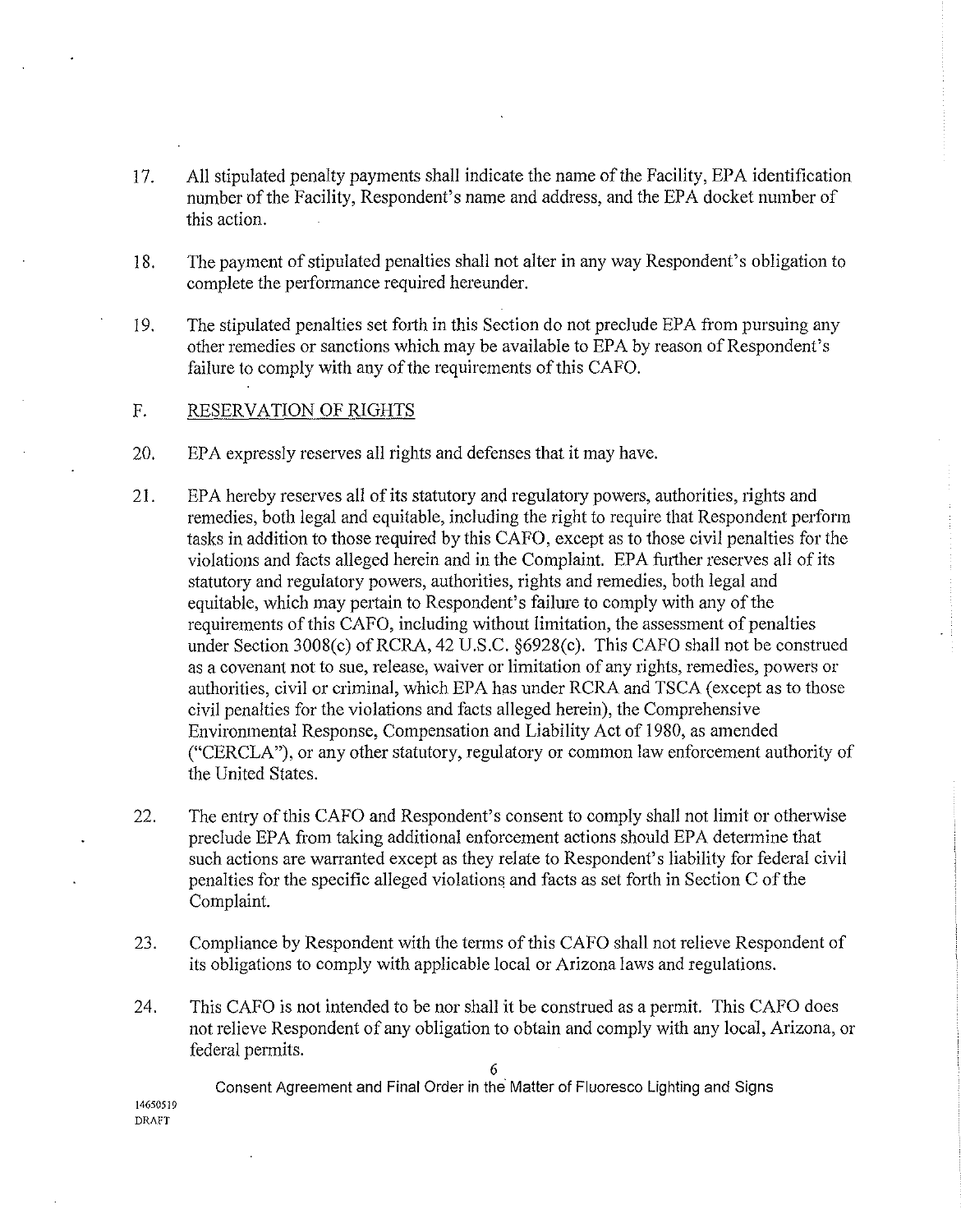### G. OTHER CLAIMS

25. Nothing in this CAFO shall constitute or be construed as a release from any other claim, cause of action or demand in law or equity by or against any person, firm, partnership, entity or corporation for any liability it may have arising out of or relating in any way to the generation, storage, treatment, handling, transportation, release, or disposal of any hazardous constituents, hazardous substances, hazardous wastes, pollutants, or contaminants found at, taken to, or taken from the Facility.

#### H. MISCELLANEOUS

- 26. By signing this CAFO, Respondent without admitting or denying them, certifies that all of the alleged violations set forth in Section C of the Complaint, which are or were capable of correction, have been corrected.
- 27. The headings in this CAFO are for convenience of reference only and shall not affect interpretation of this CAFO.
- 28. The Effective Date of this CAFO is the date the CAFO, once signed by the Regional Judicial Officer, is filed with the Headquarters Hearing Clerk.

IT IS SO AGREED.

*b/* ;2? /rd.-

and

Fluoresco Lighting and Signs

7 Consent Agreement and Final Order in the Matter of Fluoresco lighting and Signs

Jeff Scott, Director Waste Management Division U.S. Environmental Protection Agency, Region IX

**14650.519**   $DRATT$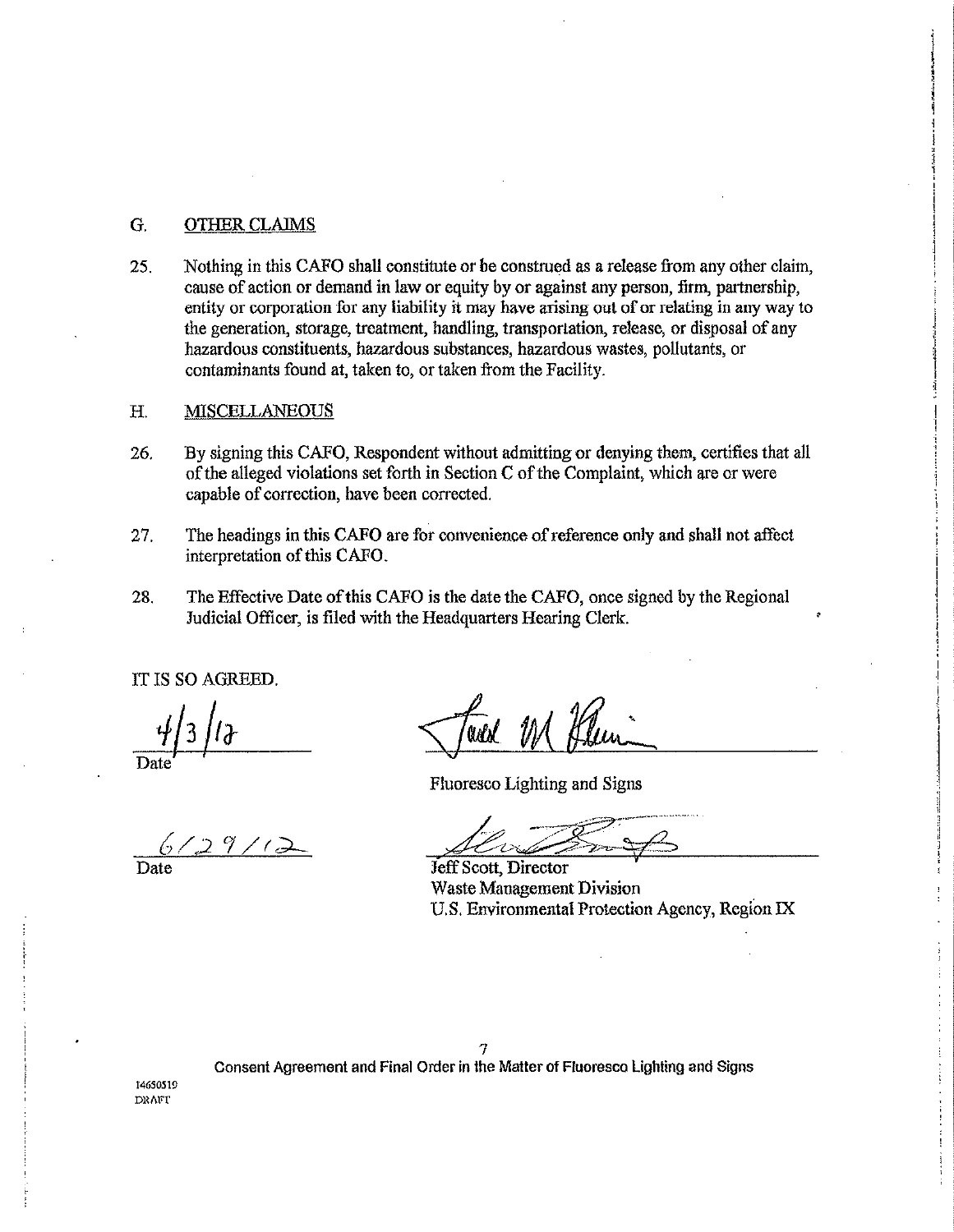#### FINAL ORDER

IT IS HEREBY ORDERED that this Consent Agreement and Final Order (U.S. EPA Docket No.s RCRA 09-2011-0012 and TSCA 09-2011-0014) be entered and that FLUORESCO LIGHTING AND SIGNS, ("Respondent") pay a civil penalty of SIX THOUSAND DOLLARS (\$6,000.00) by check payable to "Treasurer of the United States," or by any another method specified in paragraph 10 of this Consent Agreement and Final Order, within thirty (30) days of receiving the final Consent Agreement and Final Order. A notice of the payment and a copy of the check or other form of payment or evidence thereof shall be sent to the EPA Region IX addresses specified in Paragraph 11 of this Consent Agreement and Final Order..

This Final Order, once signed, shall be effective immediately upon it being filed with the Regional Hearing Clerk.

 $06/29/12$ Date

Steven Jawgiel

Regional Judicial Officer United States Environmental Protection Agency, Region IX

Consent Agreement and Final Order in the Matter of Fluoresce Lighting and Signs